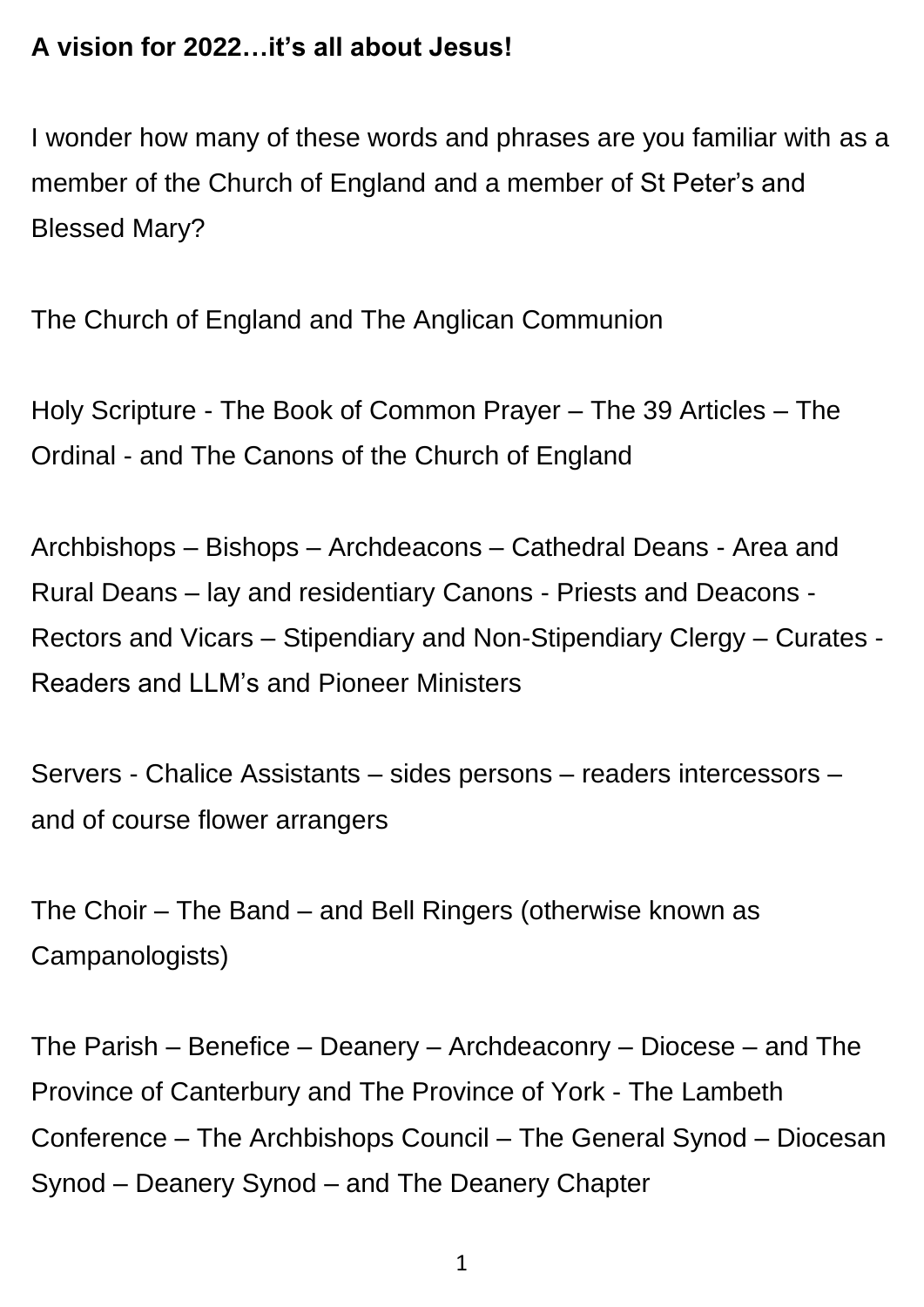Wardens – PCC Members – the Standing Committee – and the PCC - Banns of Marriage – Grade 1 and 2 Listed Buildings – Naves Chancels and Aisles - The Victorian Society and English Heritage – The Chancellor of the Diocese and we should never ever forget Faculties

And lastly let's not forget The Electoral Roll – The AGM and APCM which stands for Annual General Meeting and Annual Parochial Church Meeting and which are today after the service/at 4pm here in the church!

And very finally…just for information….how can you learn about all these things if you are not so sure….well all you need is – A copy of The BCP 1662 – The Canons of the Church of England - The Churchyards Handbook – Practical Church Management a Guide for every parish – The Handbook for Church Wardens and Parochial Church Councillors (New Revised Edition) and last but not least The ABC of the PCC (5<sup>th</sup> Edition)!

And if you are really in any doubt about anything all you that is left to do is to ask Paul Emmerson or Di Hunt/Colin Russell who will I am sure know the answers!

I hope you enjoyed all of those!

Now I don't know about you….but I do love being part of the Church of England….rooted in history and coming with all the lovely terms of being part of the Church of England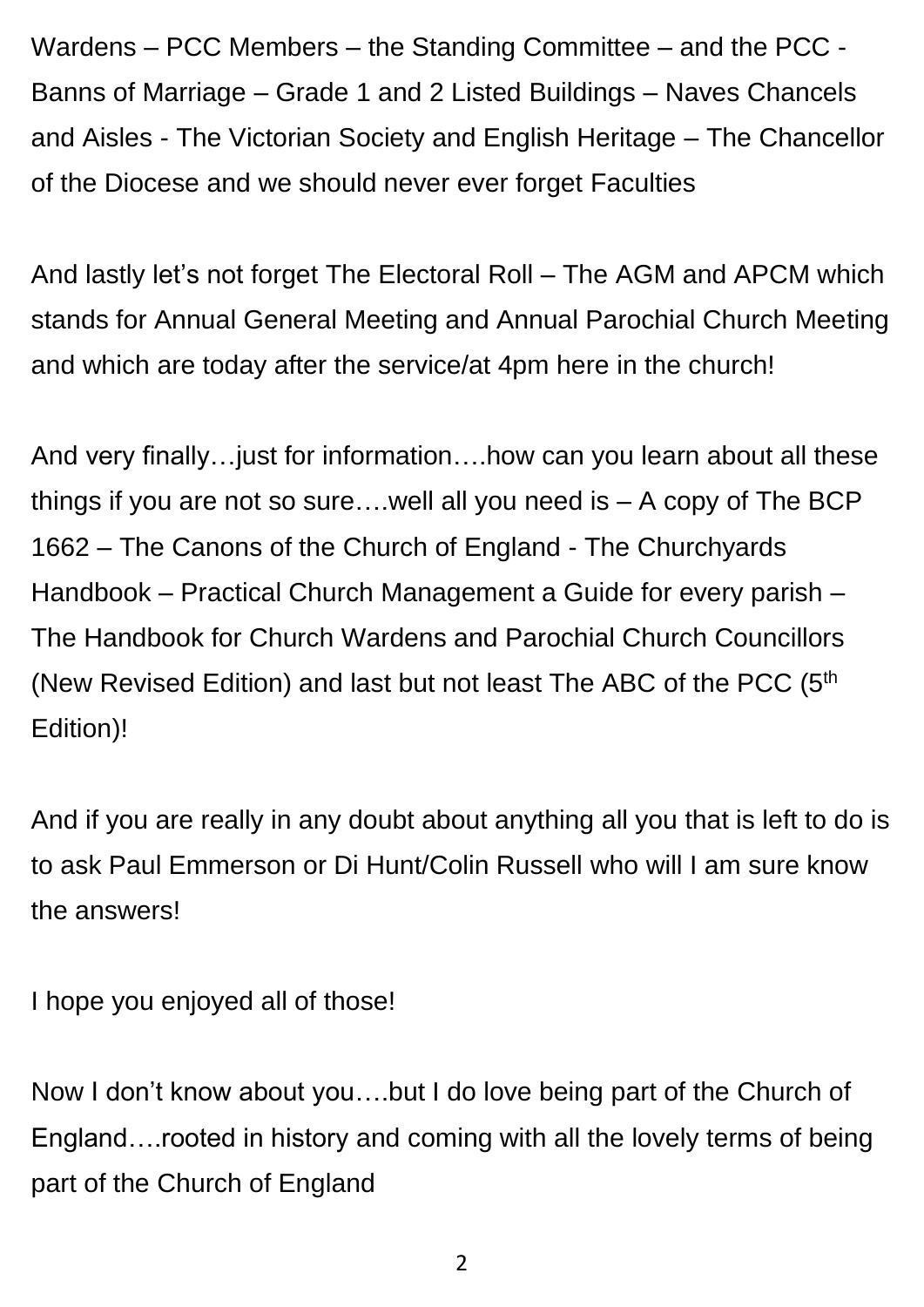….we are an historic church but we are also the church of today doing all we can to engage society as it is today

But whether we are looking at the church of the past or the church of the present what are we all about?

What is at the heart of all that comes with being part of the church? What is most important before the less important and the urgent?

Sometimes it is easy isn't it to just end up being in the church as only the denomination or institution with all its particular ways of doing things……but what is it all meant to serve?

Over the last couple of years, though the harder times we have all been in, we have doing much soul searching about what is most important in life and faith haven't we…….

I wish Covid had not happened….but on the other hand I think it is really good that we are now in many ways being more thoughtful and prayerful about who God is calling us to be and what he is calling us to do

(!) I've shown you these before in recent times but they continue to make the point of some of the good things we have learned about what it really means to be church

It was hard having our church building closed but perhaps the church 'of us the people' has been more of the church we should be



3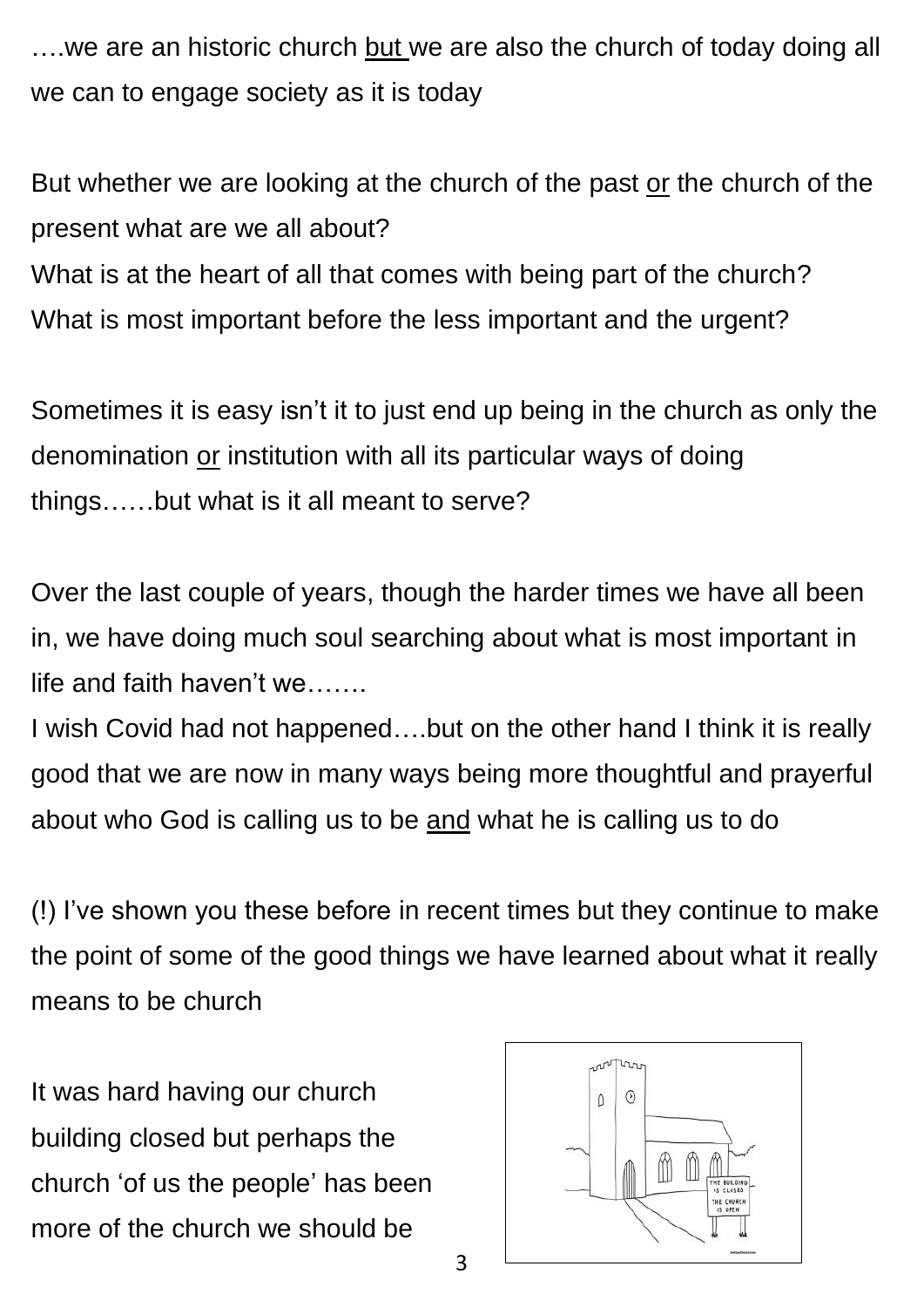And where have we been?….we have been more 'out and in touch' with other people much more like Jesus was..he went to people rather than waiting for them to come to him

And what have we all been doing? What are we meant to be doing? ....'loving and caring and sharing The Christian Good News' whenever we can





#### *Pause*

Also we have been learning to be a church that is leaning on God more in prayer and I love for example this breath prayer that I have used a lot which has helped me lean on God…in our difficulties we need to draw strength from God don't we and not ourselves

and we have learned to lean on each other more as we have journeyed together …being a Christian is a real journey in life following in the way of life of Jesus



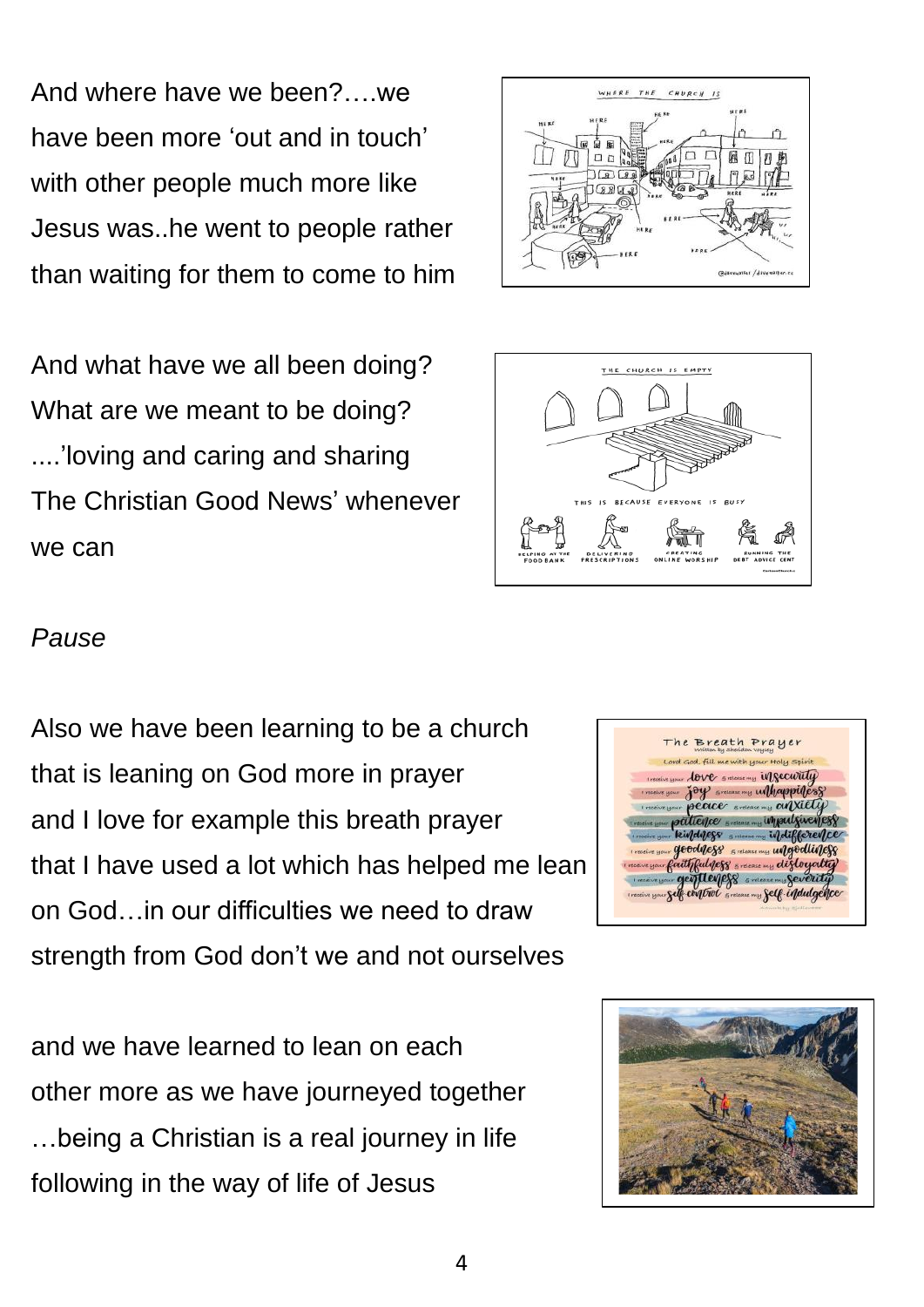Having to live more of a real Christian life is not always an easy thing is it BUT it is good if we might be coming to see and think about things more clearly for the future…….

## *Pause*

So what thinking has been happening? And what are thoughts are there at the moment for the future of the church……the whole church and our church here at St Peter's and Blessed Mary

Well let me say, non one person has all the answers yet, but I do think some good direction is emerging and what I would like to do is to share with you some key thoughts that are coming from 2 directions.

1<sup>st</sup> from our new Bishop and 2<sup>nd</sup> from our Deanery

By the end of this sermon I am not going to be able to tell you what all the answers are for ourselves….but I hope it will help us think and pray together as we go forwards…..and when we come to our APCM/AGM later we might be able to share observations of where we should give our attention and where we should head

## **Our Bishop**

So first……what does our new Bishop think about where we are and the future?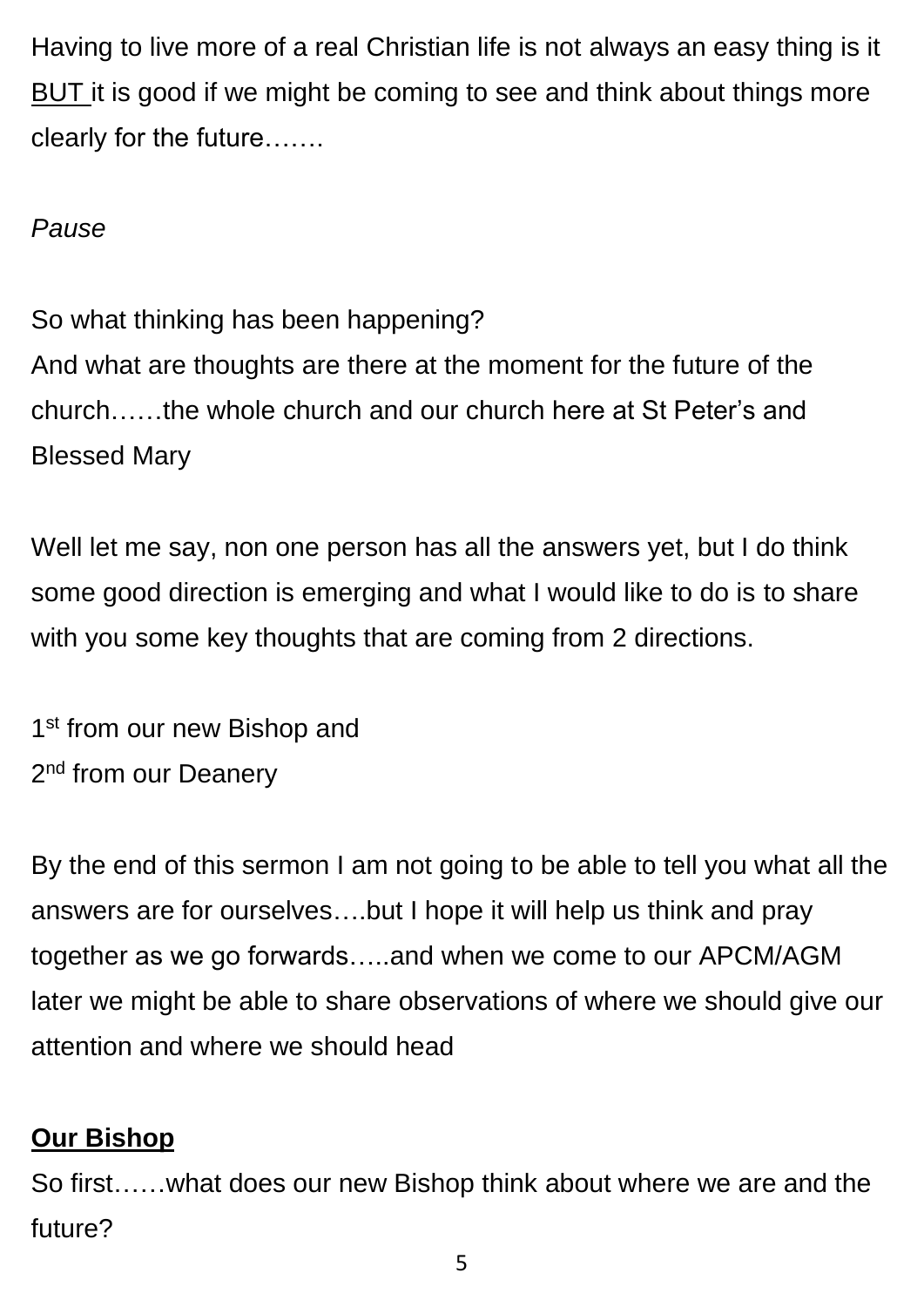At his first and recent presidential address our new Bishop…..Bishop Jonathan Frost….. gave his vision for what he thinks is most important and he spoke in answer to a question that a good friend of his asked before moving to Portsmouth from York, …..a good friend asked him in a wonderfully direct way: *"So Jonathan, what is the wolf at the door for the Diocese of Portsmouth?".*

At Diocesan Synod he put forward a number of possible suggestions and I'd like to give you a shortened version of what he said:

**Is it the invasion of Ukraine** with 2.5 million refugees to add to the millions of other refugees from other countries, the evil of war and killing of people and the threat to world peace?

In some ways yes it could be, because at stake is what matters most in our society for so many – freedom of speech, the rule of law and international co-operation for the crucial things that we need to address together like climate change, poverty and inequality.

**Is it Safeguarding** with all the historic and current issues in society and in the church….it is certainly a major priority because without a safe church we won't be able to do anything.

**Is it resources?** because the churches biggest problem is that it just never has enough finance, enough people or enough personal energy.

6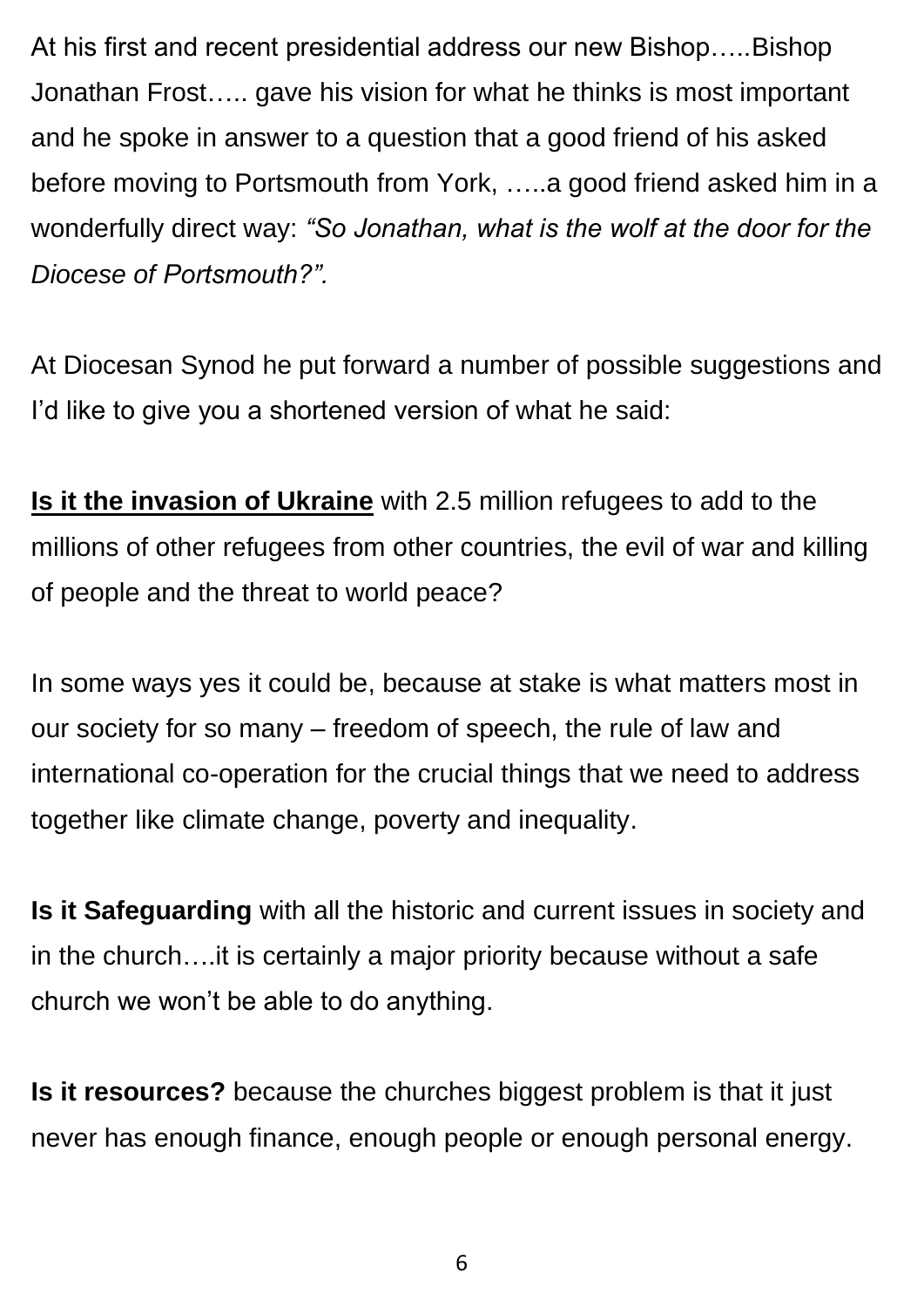It is true that there are some big issues to address in the diocese with its current a 10-20% annual deficit….but as Christians we believe in the God who turned five loaves and 2 fish into much more and God will provide all we need.

The wolf at the door…the most important thing….War in Ukriane, Safeguarding or Resources?

**Or Is it tiredness?**....and we are all very tired….we are all in need of some rest…tiredness it can be a barrier to doing all the new things we think we need to be doing and to keep everything else going as well

**Or is the wolf at the door…our greatest need…..a lack of planning and organisation?**......Deanery plans that we have been asked to do have not been finalised or agreed and without a plan how can we move forward

# **Or is the wolf at the door of our church the current generation who just don't know the love of Jesus that has encountered us, saved us, transformed us and is holding us?**

The most important thing…our priority……what we need to address first and foremost….…the Bishop's thoughts of the wolf at the door……it is not Ukraine, Safeguarding, Resources, Tiredness, Planning or even those who don't know of Jesus yet but the need for our own confident trust in Jesus and of each other…our own spiritual life with God without which we will not have enough for all that he calls us to be and to do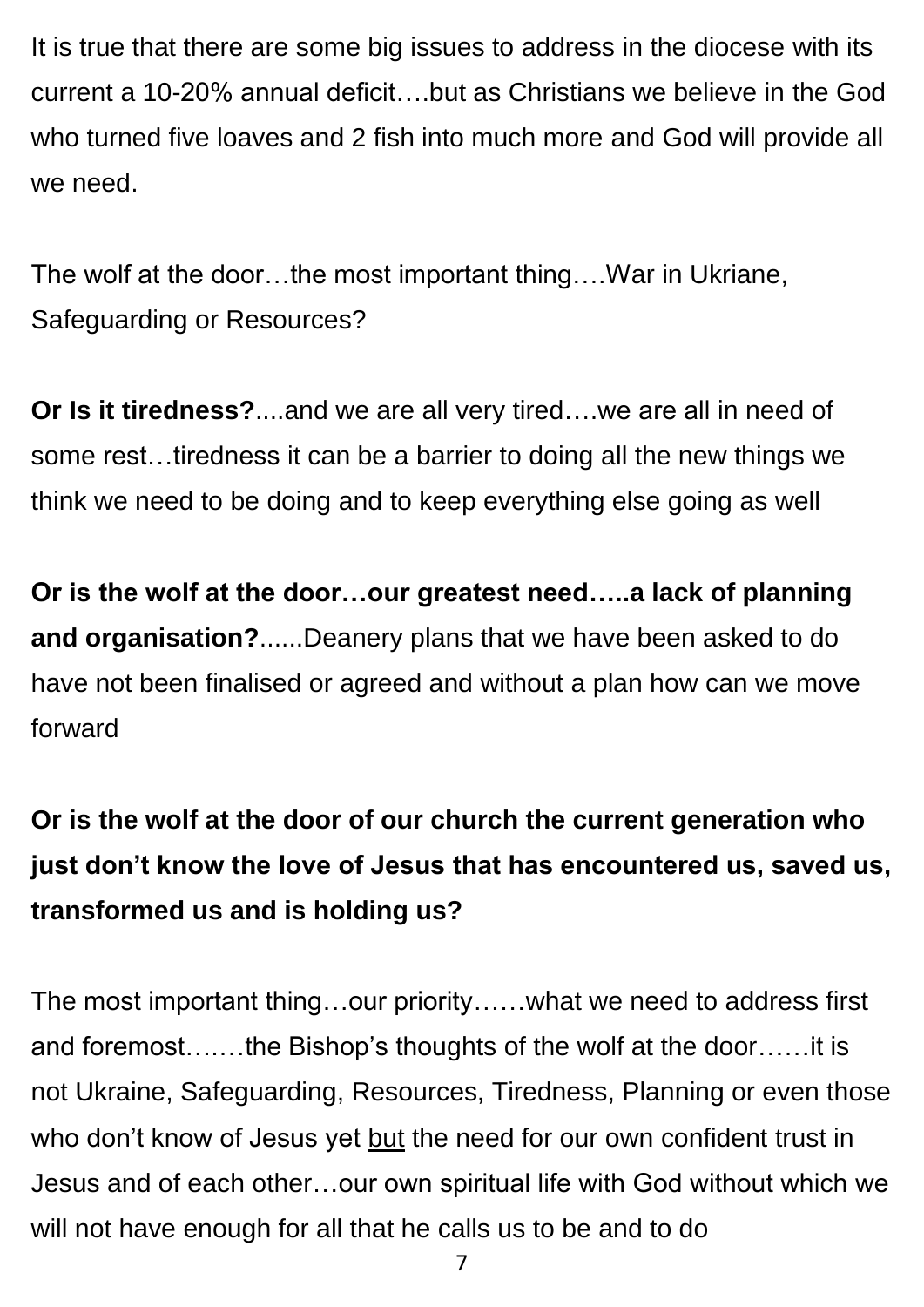In his address the Bishop highlighted the Latin word 'confidere' which means with faith and with trust

….what we need to do most of all in this time is re-discover a bit more of our confidence in who Jesus is and what he can do through us …the Bishop's message is that we need to encourage each other to really believe in what we have just celebrated at Easter…..the Jesus who died for us and rose again to offer us new life

In this time Jesus is calling us again to join in with what he is doing…..to bring light and hope to ourselves and to those around us

*"I am the light of the world." says Jesus. "Come to me all you who labour and I will give you rest." "I have come not that you might have life and have it to the full." I am the bread of life…he or she who comes to me will never go hungry and never be thirsty."*

## **Our Deanery**

The Bishop has I think put his finger on what is of most importance

and then second what about our Deanery of churches?

What thinking has been going in the last year about how we might in the BW area be the church we need to be?

If you can come to the AGM/APCM I can explain these a bit more, but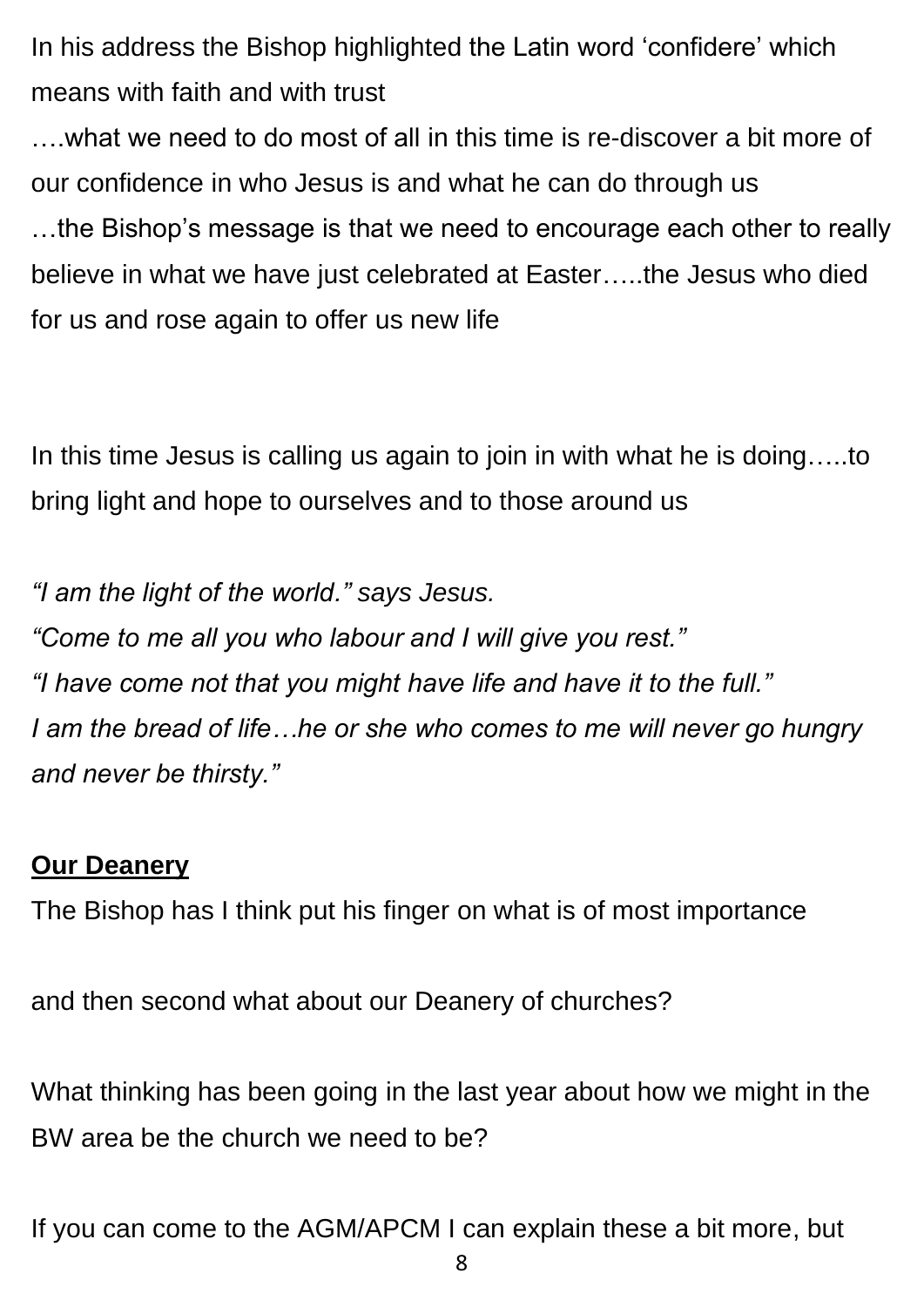let me just give you what has been agreed so far

#### **Commitment 1**

*Working to encourage each other in our personal Christian faith and so increase our common purpose and commitment,*

*and using the current parishes as they are*

*to offer expertise and mentoring between parishes to help each parish grow new leaders, ministries and mission activities.*

#### **Commitment 2**

Sharing together ways of growing disciples and enabling lay leadership – for example to develop a Christian and leadership mentoring ethos in every church.

#### **Commitment 3**

To carry out an audit of potential in the deanery to develop relationships and to promote the use, sharing and development of resources.

The audit will focus on a range of both outward matters e.g., buildings, finances, structures and, inward matters e.g., faith, discipleship, leadership, ministry styles and mission engagement.

And from the audits, to develop 'Mission Action Plans' of how relationships and resources can be maximized within parishes to help grow parishes and so churches in the area.

#### **Commitment 4**

To co-ordinate by regular patterns of meetings, of the key mission/ministry leaders from each parish, to take actions forward - with support and encouragement from the area dean and under the direction of the deanery synod.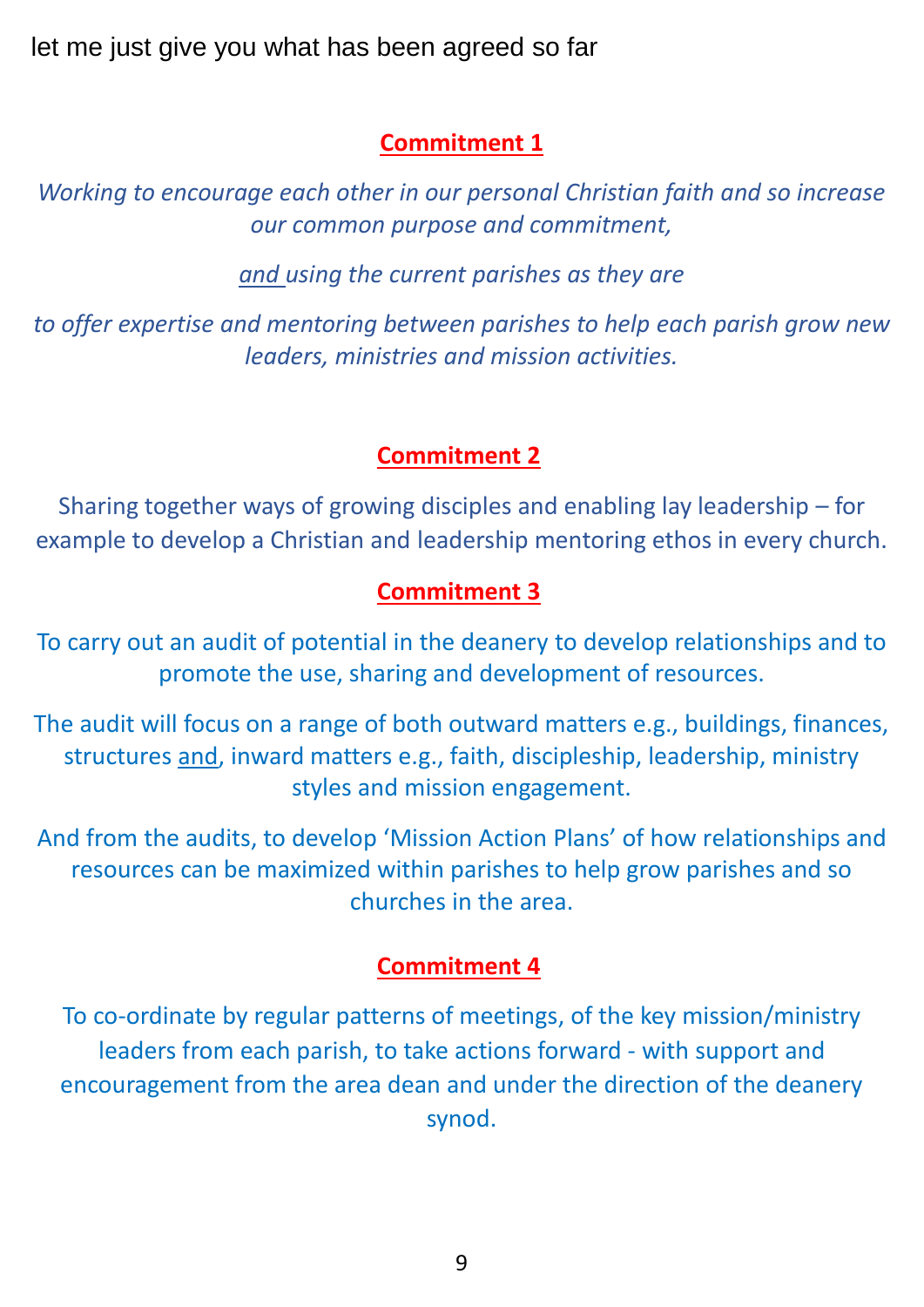## **Looking ahead into 2022**

Our Deanery and Bishop's thinking is I believe in a good direction…a much clearer picture and vision of the way ahead and what do we think about ourselves?

….what should be our specific thinking and vision be looking ahead.

Well we should be seeing things as our new Bishop has put forward …to focus most on our own life and friendship with Jesus and as we have committed to as part of the Deanery…..to work on our relationship with each other

And then alongside these I think we can and should be positive about where we could be a year or two from now

I can imagine and believe that something of the good life that is beginning to emerge among us after our Covid time can be more

And to end…..I have a few pictures to help you imagine what already is happening but can be more

**First even more Vibrant Worship and Services**….after such a long time of change we should be encouraged that things are building back and building back better….our 8am traditional BCP services, our 9am choir and organ led service, our 10:30 band service, our evening evensong service, our mid week services and our varied village services at Blessed Mary….there is good life going on and more to come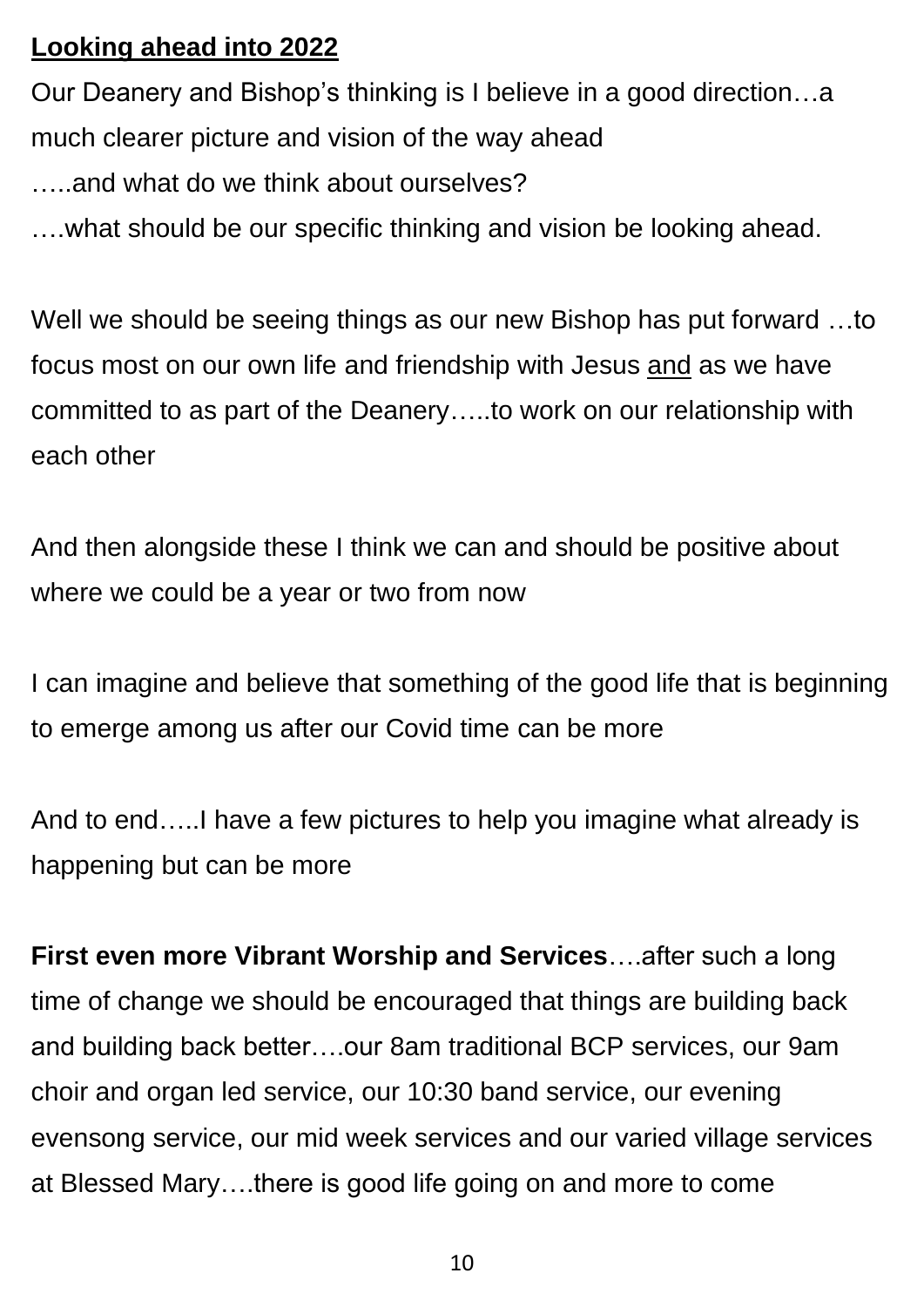Second we will and can see more activity in and though **our Connect Groups and our various Small Groups…..**you may not be aware but we currently have 12 Connect Groups with 129 members in them and 34 Small Groups with around 600 going along in one way or another …the growth potential of our church through our connect and small groups is great and I think that by this time next year they will have grown in depth and number

**Third through Kate and Katie's leadership** we are seeing much more engagement with families….as just one example…on good Friday….it was lovely to have about 50 parents and 50 children at our Blessed Mary and St Peter's Easter event. By this time next year we do hope to be making much more regular and deeper contact with all the families that we know.

**For Our Children** we have a range of good groups to which children come….Sunday Club, Butterflies, Teeny Tinies and Messy Church and I am sure that all these will grow as well

**For Our Young People…..**we have Upham Bandits at Blessed Mary and GWNN at St Peters and a good number coming along…we have about 15 who come along regularly and just 2 weeks ago we took 23 an end of term trip to a climbing wall…and in the coming year we are starting a youth service and aiming to work even more with other local churches.

**Despite Covid it has been good to carry on with some Outreach Events** ….we have had our usual community events such as the Upham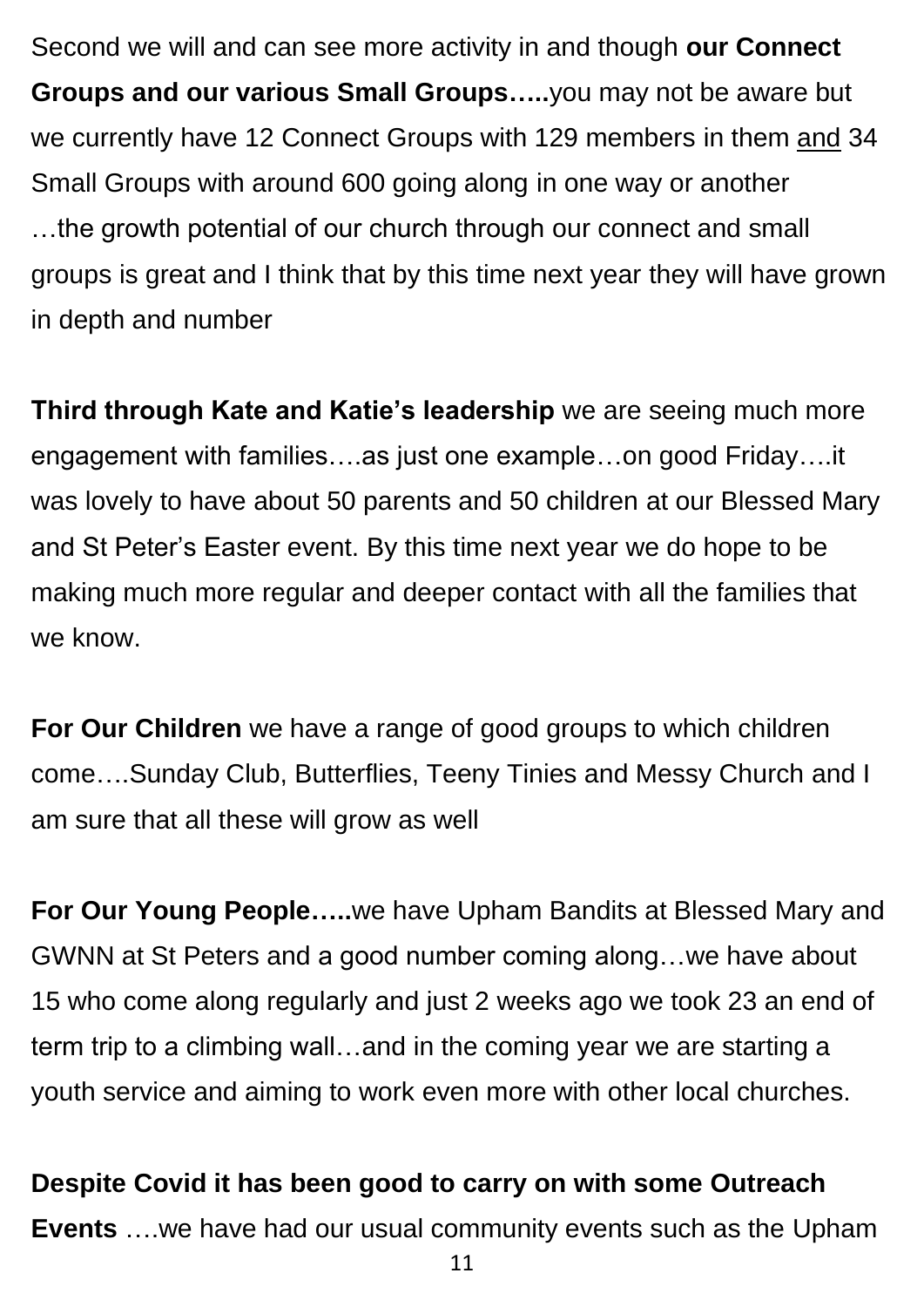fete and BW Country Fayre but also special events to which we can invite others and as we go forwards it would be good to do more

**And finally, our vision** is to progress at Blessed Mary and St Peter's a number of smaller projects but which will make a big difference to the effectiveness of our welcome into our churches and all we can offer

## **Blessed Mary**

At Blessed Mary we have created a new family area and we hope to receive permission shortly for some new seating in the chancel area and we also hope to improve our welcome area with better displays and information as people come in

## **St Peter's**

At St Peter's we are already underway with our improved Audio Visual System and improved family area to the north aisle but also have plans for improving our coffee area, welcome area as people come in and provision for our choir and band

## **Conclusion**

So come to a close….God's vision for us:

As our Bishop has pointed us to…Growing in own friendship with Jesus As we have committed in the deanery…..Growing in our friendship with each other